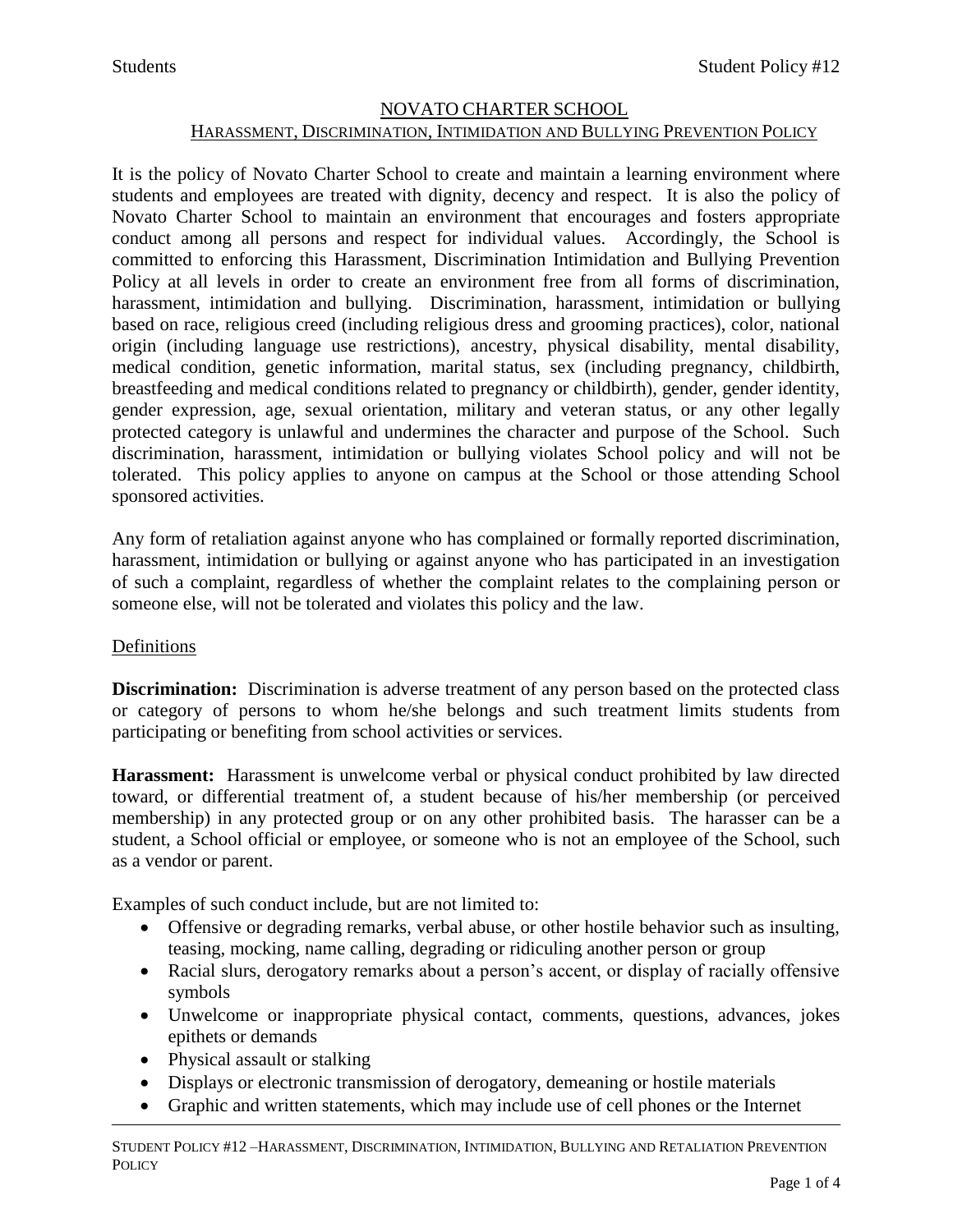Harassment does not have to include intent to harm, be directed at a specific target or involve repeated incidents. Harassment creates a hostile environment when the conduct is sufficiently severe, pervasive or persistent so as to interfere with or limit a student's ability to participate in or benefit from the services, activities or opportunities offered by the School.

**Sexual Harassment:** Sexual harassment is a form of harassment based on sex, including sexual harassment, gender harassment and harassment based on pregnancy, childbirth or related medical conditions. It generally involves unwanted sexual advances, or visual, verbal or physical conduct of a sexual nature. This definition includes many forms of offensive behavior and includes gender-based harassment of a person of the same sex as the harasser. The following is a partial list of violations:

- Unwanted sexual advances
- Offering educational benefits in exchange for sexual favors
- Making or threatening reprisals after a negative response to sexual advances
- Visual conduct: leering, making sexual gestures, displaying of suggestive objects or pictures, cartoons or posters
- Verbal conduct: making or using derogatory comments, epithets, slurs and jokes
- Verbal sexual advances or propositions
- Verbal abuse of a sexual nature, graphic verbal commentaries about an individual's body, sexually degrading words used to describe an individual, suggestive or obscene letters, notes or invitations
- Physical conduct: touching, assault, impeding or blocking movements

**Intimidation:** Intimidation includes adverse actions intended to fill another with fear, to overawe or cow, as through force of personality or by superior display of wealth, talent, etc., or to force another into or deter from some action by inducing fear.

**Bullying:** Bullying may take place in a variety of hostile acts that are carried out repeatedly over time. The acts involve a real or perceived imbalance of power, with the more powerful child or group attacking those who are less powerful. It may be physical (hitting, kicking, spitting, pushing), verbal (taunting, malicious teasing, name calling, threatening), or psychological (spreading rumors, manipulating social relationships, or promoting social exclusion, extortion or intimidation). Bullying is any severe or pervasive action or conduct directed toward one or more students that have the effect of one or more of the following: 1) places a reasonable student in fear of harm to that student's person or property; 2) causes a reasonable student to experience a substantially detrimental effect on his or her physical or mental health; 3) causes a reasonable student to experience substantial interference with is or her academic performance; 4) causes a reasonable student to experience interference with his or her ability to participate in or benefit from the services, activities or privileges provided by the School.

Other types of bullying:

 Sexual bullying includes many of the actions typical of bullying behavior with the added actions of exhibitionism, voyeurism, sexual propositioning, sexual harassment and sexual abuse (touching, physical contact, sexual assault).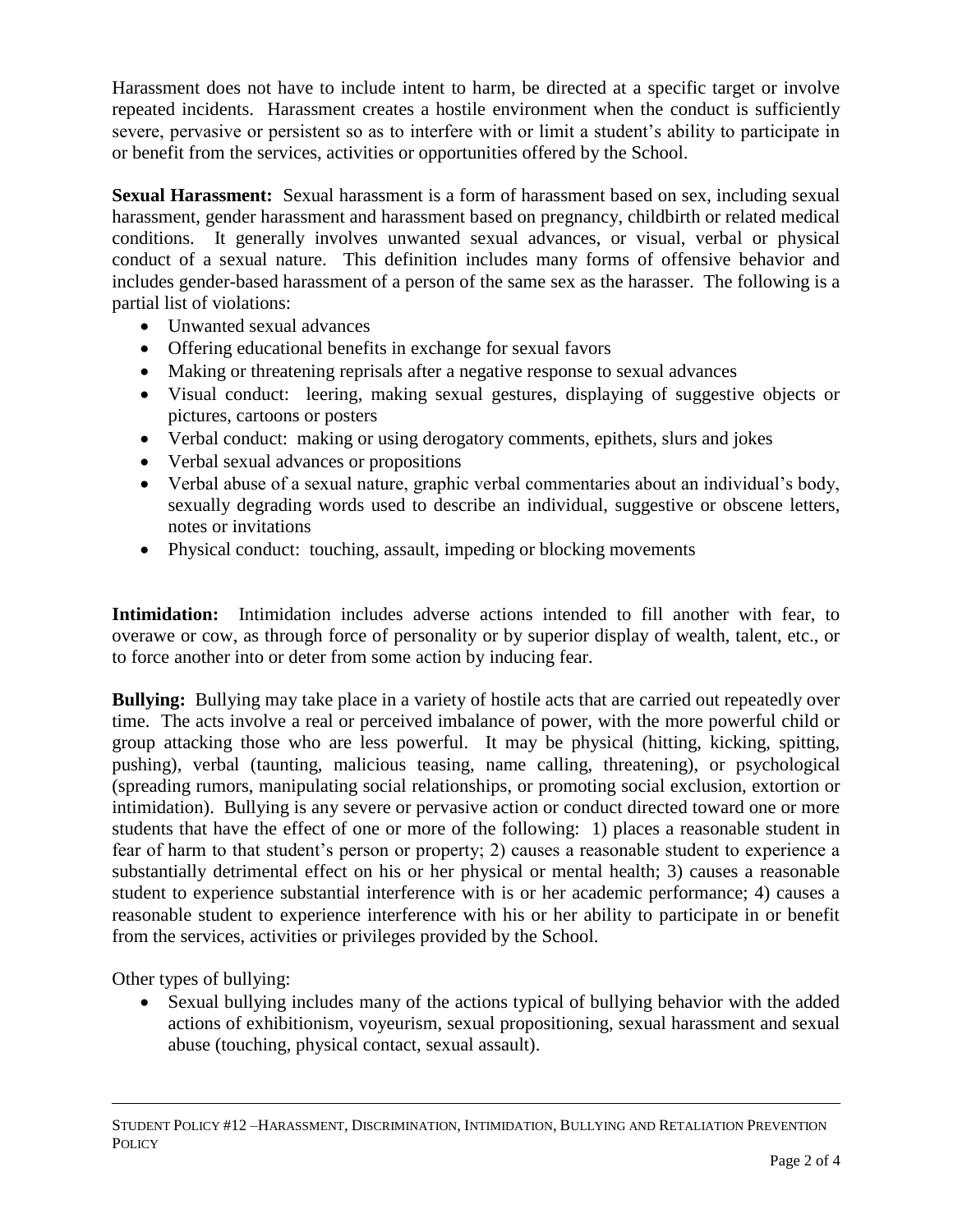- Bias or hate-motivated bullying is a bias against or hate for a person or group. Examples include taunting one's race, religion, national origin, sexual orientation, or physical or mental disabilities. The bullying behavior may also be aggressive, antagonistic, and assaultive.
- Hazing is a form of aggressive behavior that usually involves intimidation and humiliation during an initiation for a student organization or body, club, group or sports team. It may involve conduct that is likely to cause serious bodily injury or personal degradation or disgrace resulting in physical or mental harm to a former, current or prospective pupil. Hazing does not include athletic events or school-sanctioned events.
- Cyberbullying involves bullying conduct that is created or transmitted by means of an electronic device, including, but not limited to, a telephone, wireless telephone or other wireless communication device, computer or pager communicating any of the following: 1) a message, text, sound or image; 2) a post on a social network Internet Web site, including a "Burn Page," an impersonation of another student, and a false profile.

**Retaliation:** Retaliation is any adverse action taken against a student because he or she filed a charge of harassment, discrimination, intimidation or bullying complaint to the School or another agency or participated in an investigation about the same (such as an internal investigation or lawsuit), including as a witness. Retaliation also includes adverse action taken against someone who is associated with the individual opposing the perceived harassment, discrimination, intimidation or bullying.

# Reporting Discrimination, Harassment, Intimidation, Bullying or Retaliation

Any student who believes that he or she has been the victim of discrimination, harassment, intimidation, bullying or retaliation prohibited by this policy, or any student who has witnessed such discrimination, harassment, intimidation, bullying or retaliation, should immediate report the circumstances in accordance with the procedure set forth below. The School will investigate any conduct that violates this policy, even in the absence of a complaint, and take remedial action where appropriate.

A student may make a complaint, written or oral, to any of the individuals listed below:

- Their teacher or other school personnel
- The Director of the School

Complaints may be submitted to the Director by any of the following methods:

- By phone at  $415-883-4254$
- By email at nlloyd@nusd.org
- By mail at 940 C Street, Novato, CA 94947

Any teacher,or other school employee that receives any complaints of misconduct, or personally observes, learns about from others, or reasonably suspects has occurred, shall report the same to the Director, so that the School may attempt to resolve the claim internally. Any School personnel that witness an act of discrimination, harassment, intimidation, bullying or retaliation shall take immediate steps to intervene when it is safe to do so.

### Investigation and Disposition of Complaints